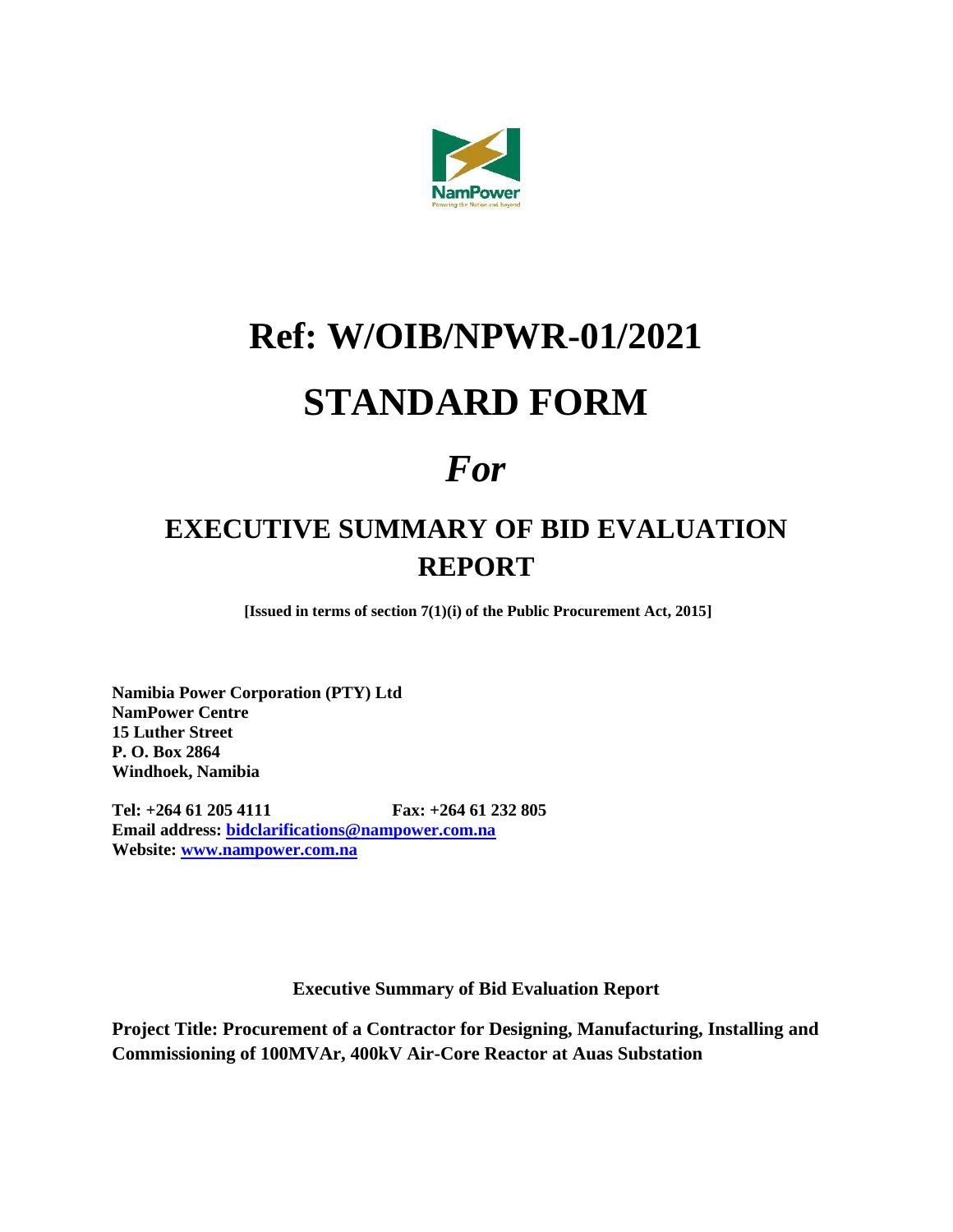#### **Reference number of procurement: W/OIB/NPWR-01/2021**

**Scope of Contract:** W/OIB/NPWR-01/2021: Procurement of a Contractor for Designing, Manufacturing, Installing and Commissioning of 100MVAr, 400kV Air-Core Reactor at Auas Substation

- 1. **Procurement method used:** Open International Bidding (OIB)
- 2. **Date of Invitation of Bids:** 10 February 2021
- 3. **Closing date for submission of bids:** 01 April 2021
- 4. **Date and place of opening of bids:** 01 April 2021, Ohangwena Boardroom, NamPower **Centre**
- 5. **Number of bids received by closing date:** Three (3)
- **6. Responsiveness of bids:**

| Bidder's Name                                  | <b>Pricing at Bid</b> | <b>Responsive</b> | Reasons why bid is not responsive                                                                                                                                                                     |  |  |
|------------------------------------------------|-----------------------|-------------------|-------------------------------------------------------------------------------------------------------------------------------------------------------------------------------------------------------|--|--|
|                                                | <b>Opening N\$</b>    | or not            |                                                                                                                                                                                                       |  |  |
|                                                |                       | responsive        |                                                                                                                                                                                                       |  |  |
|                                                |                       | (Yes/No)          |                                                                                                                                                                                                       |  |  |
| <b>Trench Austria</b>                          | N\$ 29,770,659.00     | Yes               |                                                                                                                                                                                                       |  |  |
| <b>GmbH</b>                                    |                       |                   |                                                                                                                                                                                                       |  |  |
| <b>Coil Innovation</b>                         | N\$42,203,181.15      | N <sub>0</sub>    | One of their subcontractors<br>$\bullet$<br>submitted an expired good Standing<br>Certificate for Social Security,<br>which was a requirement for local<br>subcontractors                             |  |  |
| <b>General Electric</b><br><b>South Africa</b> | N\$ 37,121,486.67     | N <sub>0</sub>    | There were deviations in terms of<br>$\bullet$<br>GCC 13 (Insurance) and GCC 20<br>(Bidder requested for a letter of<br>credit and advance payment) which<br>were both not acceptable to<br>NamPower. |  |  |

#### 7. **Price comparison for bids that are substantially responsive**:

| <b>Name</b> | A. Price at Bid    | <b>B.</b> Bid Price after | C. price after         | D. Price          | Rank |
|-------------|--------------------|---------------------------|------------------------|-------------------|------|
|             | <b>Opening N\$</b> | corrections               | <b>Adjustments N\$</b> | after Margin      |      |
|             |                    |                           |                        | of                |      |
|             |                    |                           |                        | <b>Preference</b> |      |